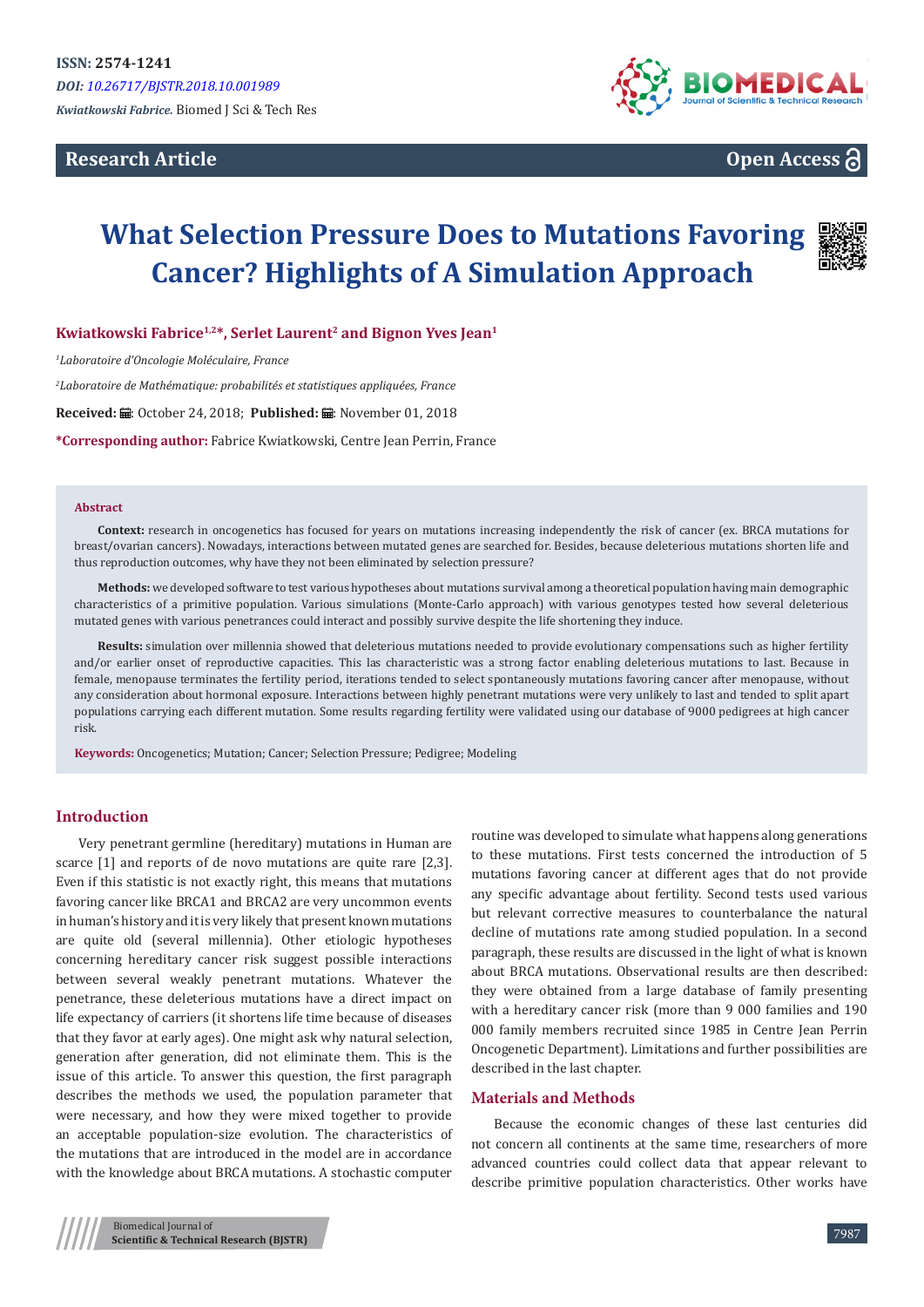investigated registries to constitute same king of data. From this data, different kind of pyramid of age can be found in the literature:

a) by INED, the French National Institute of Demography [4] for France and England (1750 and 1850)

- b) by GLOBOCAN for Saharan Africa in 2002 for example [5].
- c) In PROVIDE survey [6] for South-Africa

Most other parameters could be found in publications of the French National Institute of Demographic Studies (INED) or were extracted from a cohort (COSA) of 1962 women that we constituted in our region (middle France) between 1996 and 2006. Half of the women of this cohort were treated for breast or ovarian cancer and the other half constituted a control group seen for prevention consultation. Their age was comprised between 25 and 89 with an average equal to 58±10 (standard deviation) [7]. To facilitate the reading of following paragraphs, formulas are grouped in **([Appendix 1](https://biomedres.us/pdfs/BJSTR.MS.ID.001989 Appendix 1.pdf))**.

# **Modeling the Risk of Death**

Although the simulations reported hereafter are performed in a primitive context, three patterns have been modelled: the mortality risk of primitive populations, the one of under-developed countries and the present one typical of industrial countries. The pyramid of age for England in 1851 was chosen to represent a primitive situation: it corresponds to a rather steady risk of death for males and females all along life, with the known high mortality risk during the first 5 years related to the infant mortality excess. The GLOBOCAN pyramid of age for North Africa that appears similar, already shows the impact of medical progress for the first classes of age, with a reduced probability to die during childhood. The former was used to model primitive context while the latter to estimate life expectancy in under-developed countries. Finally for industrialized countries, the 1989 French pyramid of age was used. After these choices, risk of death according to age was calculated, using a polynomial regression. (Figure 1) shows for females how the mortality risk differs depending on context.



Figure 1: Fitted curves for female mortality by 5-year classes of age and three different contexts.

# **Marriage**

Marriage (rate and age) has social determinants whatever the civilization. For example, at the end of the 18<sup>th</sup> century in France, celibacy was enjoined to 12% of women when they got nun and about 15% in main cities because of domesticity; earlier, at the end of the 17<sup>th</sup>, childless women were estimated according to church registers between 6% and 7% [8]. In our COSA cohort, which represents modern occidental societies, 3.5% of women never got

married or lived in couple less than 3 years and were nulliparous. A 4% celibacy rate was introduced in our model, but we had no means to check if this value was relevant in a primitive context. Somehow, a celibacy rate seems inevitable because of congenital abnormalities or other possible social rules, even in primitive groups that may forbid marriage to some individuals. The same celibacy rate was attributed to men, although it might sometimes be much higher, for instance if polygamy is permitted: females are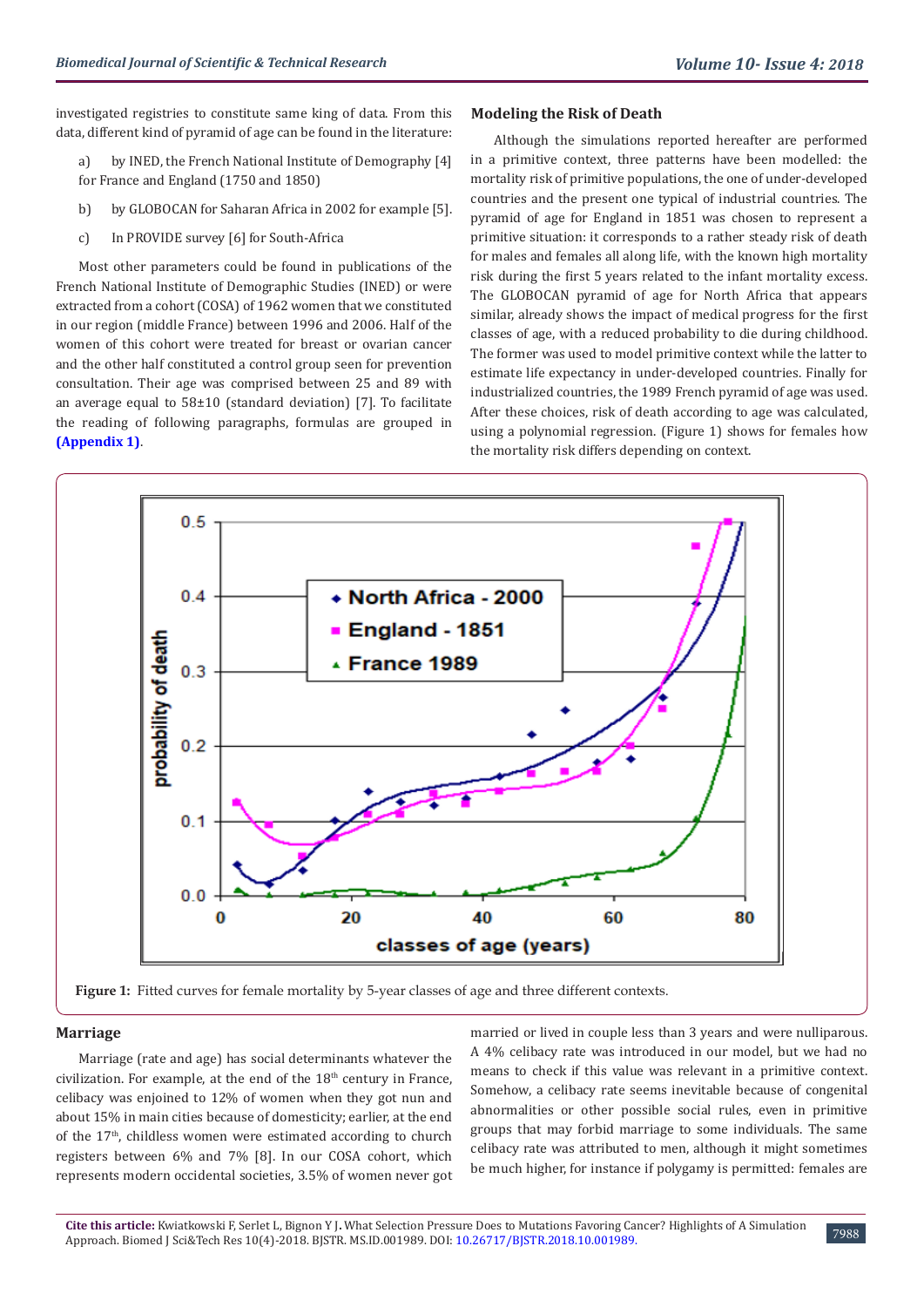therefore less available for bachelors and men remain more often alone. Polygamy could be set on in our modelling, but monogamy was the most tested situation. [9] found a mean age at first child of 25 with a standard deviation equal to 5 years.

We decided that this age was also relevant for wedding although one year could have been retrieved (at least 9 months before birth of first child). But in our modelling, it was possible to give birth to a baby just after the wedding, so this correction was not necessary. For primitive populations, we fixed the mean age of first wedding at 18±5: this agrees with the mean age at first birth that was 18.7 in rural women of Zimbabwe in 1980 [10]. Similar figures were reported by [11] in rural populations of eight countries of Southern and Eastern Africa. The minimum fertility age for females (menarche) was fixed at 13 years, under the null hypothesis. Men were considered fertile at the same age but because average wedding age for males is usually greater than females' one [9], we added 2 years in contrast to women's wedding mean age. Another reason for the older marriage age for men comes from the high maternal mortality rate causing men getting re-married at later ages. The mortality risk at each pregnancy reached 1.5% during Middle-Age [12] and such figures are still observed in some sub-Saharan countries conversely to developed countries where a 10/100 000 rate is common [13].

# **Natality Parameters: Number of Children**

Natality corresponds to several parameters, but main statistics evaluate natality rate using fecundity rate per women. INED edited in 2004 a population survey comparing fecundity of French native women to North-African migrant women [14]. Another survey concerned households of South Africa in 1995 [6]. Both sources found a females' fecundity peak at 28-year. Data from Bangladesh contrasted from these previous outcomes [15]: fecundity peak of women between 1960 and 1976 was close to age of 22 years. The 28 years peak was nevertheless chosen although this could be discussed. An earlier fecundity period would shorten intergeneration intervals and would accelerate the modeled process. Our choice is thus more conservative (it does not interfere with events that we search for: it only delays them). We also considered that fecundity in women was a stable variable and neither social nor medical factors could let final fecundity rates vary. These parameters were used to compute the fecundity curve for primitive population. Another parameter, that does not seem to depend on social factors, is the miscarriage rate. This rate reduces significantly the final number of viable children. In our COSA cohort, this rate almost reached 20% of all pregnancies. Other population surveys have reported similar statistics [16-18]. Owing to the antiapoptotic properties of BRCA genes, we made this rate variable to evaluate possible compensations for the deleterious role of tested mutations. The maximum absolute reduction of this rate was set to 10% although in a population-based analysis, this diminution reached one third [19].

# **Gender of Children and Mutation Transmission**

Normally, to compensate for the higher male infant mortality, more males get born than female. In France, 105 males get born

for 100 females, thus a probability to be a male of 51.2%. This percent was kept in our modeling. The chance for a child to receive a mutated gene from one of his parents is 50%. In our modeling, this value was set for each possible mutation.

# **Age of Menopause**

In our COSA cohort, mean age of menopause was 51±3.8 years and its distribution was Gaussian. This age is rather stable worldwide: for example the same age was reported in a large Norway cohort [20] and a slightly younger age 49.3±3.4 in a large Japanese cohort [21]. This parameter is very important because reproduction period length (time from menarche to menopause) has a direct impact on natality outputs. In our model, we fixed the mean menopause age at 50±5 years. Of course, because of usual early mortality in primitive population, most of simulated women died before menopause. Of course, because of usual early mortality in primitive population, most of simulated women died before menopause.

A limitation of male fertility must be questioned. A Canadian study based on ancient family registries [22] showed that male widows continued to get married and to have children even when they were 60 years old or more. In this survey, chosen old men were married with women younger than 30. They contributed to an average of 2.2 children which was compared to 2.8 children for men married before they were 30. This small decline with age can be justified by studies of semen quality among men of various ages [23], that show a slight but constant yearly reduction after 30 years of sperm motility and concentration. However, this decrease happens to be inferior to the one due to environmental changes (nutrition, life habits, pollution…): for instance between 1973 and 1992 the decrease of motile and normal spermatozoa in fertile French men was higher among young adults of each period than the decrease caused by age. Other reproductive problems may occur also for older men such as congenital anomalies whose rate increases with age [24]. Considering also that a reduced correction of male fertility rate would be of insignificant value as it would apply to a very limited population (most of men die before 50 in a primitive context) in our modeling, no upper limit was fixed to male fertility age.

# **Cancer Risk and Incidence**

Incidence and mortality of cancer statistics were available in FRANCIM report [25]. For women older than 20, the risk to develop a breast cancer according to age exhibited a peak between the ages of 60 and 64. In the COSA study, the peak was 58±12 years and distribution was almost gaussian. The cancer incidence curve to simulate cancer risk was set gaussian with a 5-year standard deviation, considering cancers caused by mutation happen much earlier and in a more grouped fashion. Breast cancer is supposed to induce death in the following 5 years in 30% of cases. This cancer stops rapidly fecundity. In our modeling, the end of fecundity (for both gender) was set at disease onset and we made the average delay till death equaled to 5±5 years although this is a very optimistic hypothesis. All cancers prognosis was supposed to follow the same gaussian shape. Penetrance is the cumulative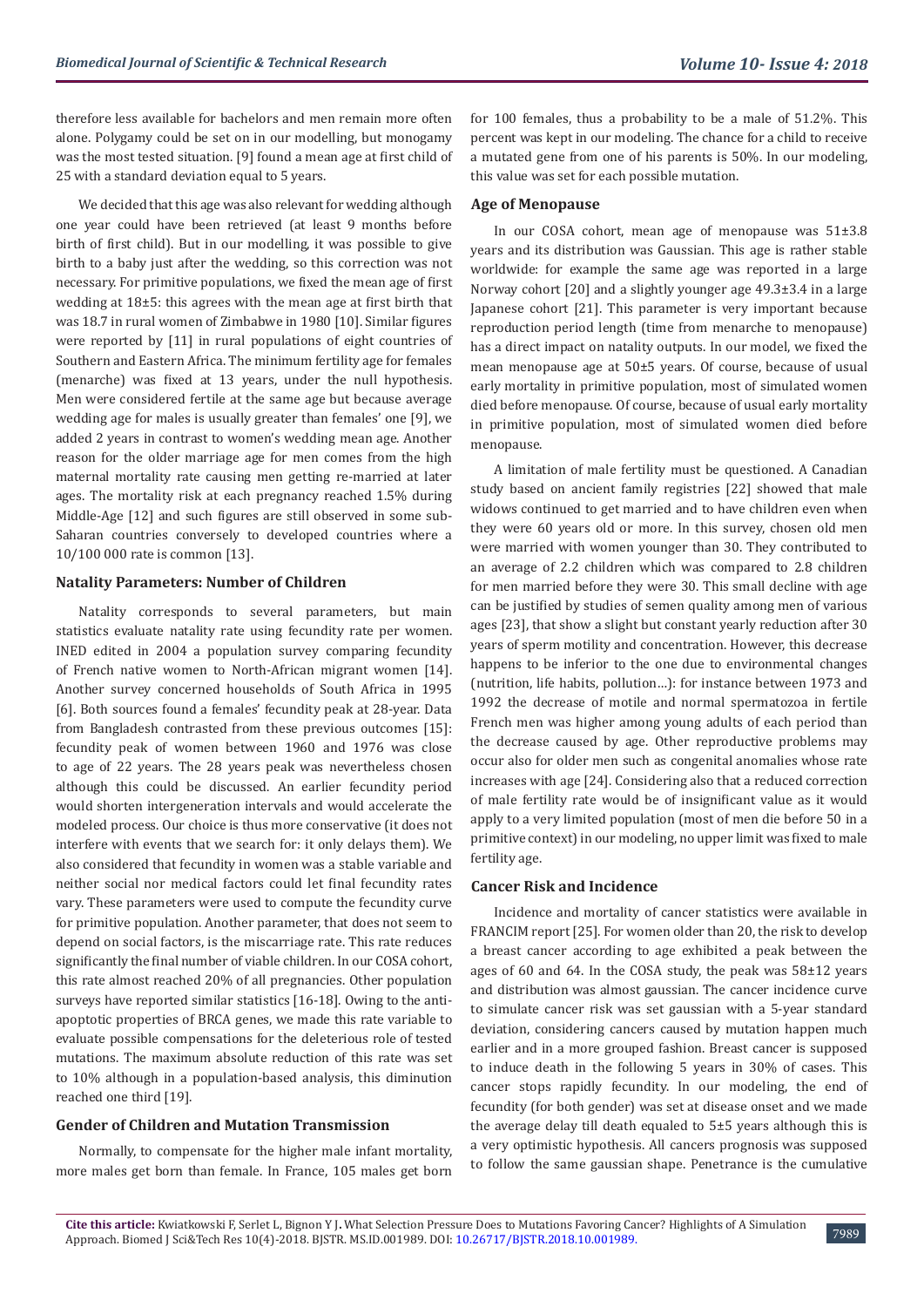rate of disease occurring in a population of mutation carriers. For BRCA mutations, penetrance is supposed to vary according to environmental conditions: for example BRCA penetrance is close to 70% today which means that 70% of mutated women will have a breast or ovarian cancer during their life-time.

Some life habits can change this penetrance (breast feeding, parity, nutrition, physical activity) and the BRCA penetrance was supposed to be much lower, around 50% one century ago. In our modeling, this parameter could be changed, but calculations reported hereafter were performed using a 50% penetrance. Sporadic cancers have also been considered, to better fit reality: indeed, main difficulty in population survey is often to distinguish between sporadic cancers and those favored by hereditary factors. An interesting work of [26] showed that most of cancers happen randomly at a frequency that increases proportionally with the number of cell divisions in tissues during life (correlation  $r = 0.81$ ), therefore with age too. To implement the risk for sporadic cancer, we used epidemiological data reported by the department of UK cancer research 2012-2014 [27]. In case of competing cancer risk, that is a familial one associated to a sporadic one, the first occurring – most of the time the familial cancer – was kept. There is no biological reason to believe that this proportionality was different in the ancient times.

# **Mutations Geographic Spread Map**

Simulations have also investigated how deleterious mutations dissemination could be influenced by geographical aspects. A virtual map was created, and individuals were randomly spread on it at the beginning. Travels across the map were limited by generation and distances were limiting factors for individuals to find a spouse. Different conditions were tested as for example mutations interacting in synergy or not regarding the cancer risk.

## **Complementary Parameters**

We supposed that marriage lasted until death (no divorce), that marriage was not possible between brothers and sisters, parents and children, while more distant filiations were admitted forming new couples. After the death of a spouse, the widow could get married again, except menopausal women in order not to reduce men's descendance (as a man getting married with a menopaused woman would not expect a child). Polyandry was not implemented as it seems to be a very rare social rule in Man's history.

## **Randomization for the Monte-Carlo Simulations**

Two algorithms were implemented:

a) the standard random function of Microsoft Visual Basic (a random table) with a pointer re-initialized by the timer function at the beginning of main loops.

b) Mersenne-Twister algorithm [28]: it is a validated algorithm that generates pseudo-random numbers.

Tests performed using both algorithms yield similar statistics, but the second algorithm was 10 times slower than the first one. For the calculations reported hereafter, the first algorithm was thus used.

#### **Interface to Enter Parameters**

A user-friendly interface enables to introduce calculation parameters. It includes:

a) Iterations number (default = 100)

b) Size of the initial population (2000 = 1000 females and 1000 males)

c) Length of the period during which the test is to be carried on (2000 years)

d) Time slice for the statistics (100 years), i.e. 20 checkpoints if period lasts to 2 millennia as above.

e) Type of mortality curve, i.e. age pyramid. We used here the primitive context.

f) Average fecundity per women (ex. 2.1 for a developed context)

g) Polygamy permitted or not (no)

h) Number of mutations to test (5)

i) Initial frequency of mutation carriers per mutated gene (5%)

j) Impact of these mutations on fecundity:

a. Miscarriage risk set to 20% (and decrease to 5%)

b. Marriage precocity  $(\pm 2 \text{ years}, \text{ default} = 0)$ 

c. Synergy between mutations: yes/no and number of mutations necessary for this synergy to work

k) Mutations penetrance (50%)

l) Synergy between mutations: yes/no and number of mutations necessary to make penetrance cumulative.

m) Gender concerned by the cancer risk (males, females or both)

n) Age peak for penetrance: the age when most cancers related to the mutation occur (ex. 40 years)

o) Progressive penetrance precocity (years): if 5 mutations are studied with a median peak for cancer susceptibility = 40 years, a 10-year precocity, would attribute to the first mutation a cancer risk peak at (40 - 2 x 10) = 20 years, and 30, 40, 50, 60 respectively to the four other mutations.

## **Verification**

An EXCEL routine was developed to check how families were generated by our software: this routine enables to draw for each family the resulting pedigrees (Figure 2). The legend of the figure describes main symbols signification. Mutations are indicated using a lowercase letter added to the subject number when needed. Statistics consist in means and standard deviations calculated for each parameter over the total number of iterations. They are registered at each time slice, as for example every century if check points are scheduled by intervals of 100 years **(**[Appendix 2](https://biomedres.us/pdfs/BJSTR.MS.ID.001989 Appendix 2.pdf)**)**.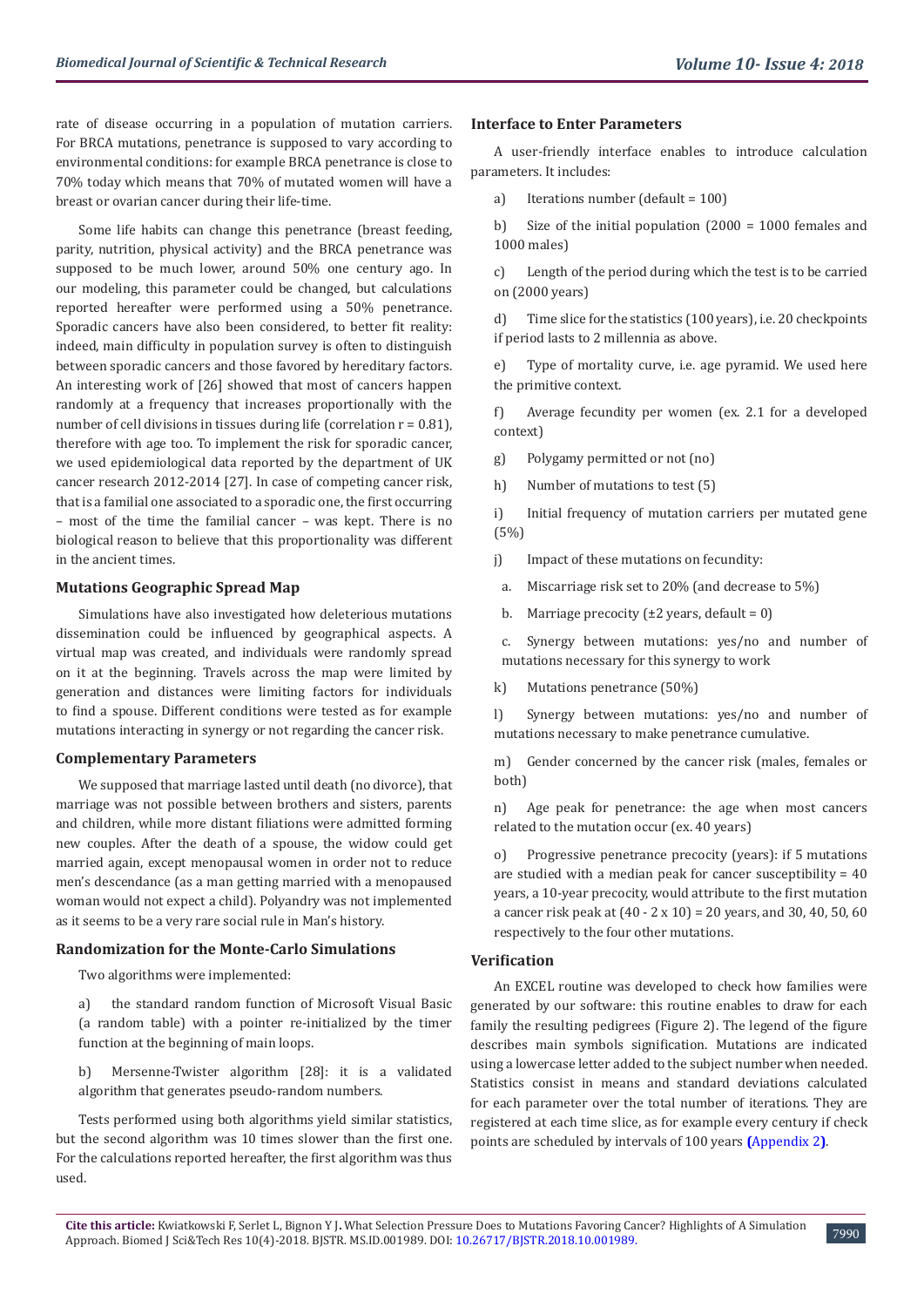

Figure 2: Partial view (4 generations) of a pedigree generated by our software and drawn using a VBA-EXCEL routine to verify the shape of resulting families: female = pink rectangle, male = blue rectangle, orange = familial cancer + age at occurrence, yellow = sporadic cancer (none here), grey age at death and hatched = miscarriage.

# **Results**

Results presented hereafter were obtained using simulations within a primitive context, considering this was the case most of the time homo-sapiens existed (>50 millennia). Also, only two millennia of evolution were evaluated by calculation, enough duration to notice already significant evolutions.

## **Tests with No Deleterious Mutation**

Under the null hypothesis, i.e. no deleterious mutations introduced into the model, final pyramid of age (Figure 3) kept the shape corresponding to the type of context selected by the user (developed, under-developed or primitive).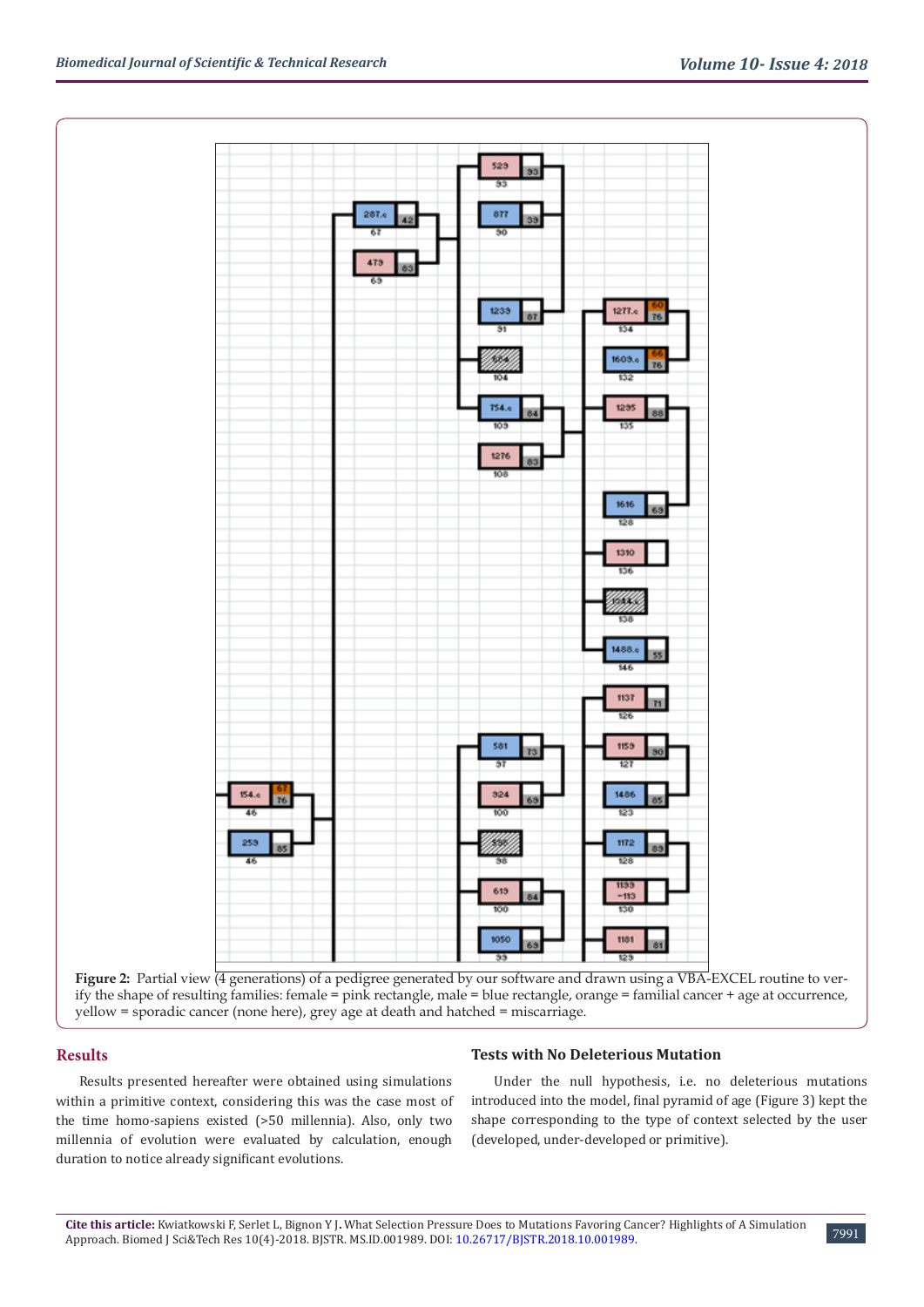

**Figure 3:** Pyramid of age of the last century after 2 millennia of follow-up resulting from simulations according to two contexts: primitive and modern.

# **Tests with Five Deleterious Mutations but without Impact on Fertility**

Five deleterious mutations were added to the model. Each mutation was supposed to favor cancer at different ages and concerned both men and women. Mutations were then randomly assigned to 5% of the initial population (the 20-year old couples). So, about 25% of the population carried at least one mutation. After all iterations were performed by the program, a longitudinal diagram was drawn (Figure 4A). Mutations that favor a cancer before 30 years were rapidly eliminated, while the two mutations inducing cancer around or after menopause tended to "survive". Other statistics were calculated: figure 4B represents the evolution of underlying population characteristics, still in a primitive context. Except for cancer age, ages at each event were stable: ages of women at their children births. Mean age of deaths, if we exclude the artifact of first century, exhibited no evolution and stayed close to 35 years as well as mean menopause age around 50, that is for women that did not die before. This is true also for cancers: average age at cancer onset is higher than average age of death because cancer concerned only individuals that reached the age of each cancer risk.



**Figure 4:** Population evolution according to 5 types of mutation inducing a 50% cancer risk occurring in average at 5 ages [20- 60] in men and women (follow-up: 2 millennia).

A-Evolution of population size.

B-Evolution of ages for different events.

The most interesting trend concerned the mean age of cancer onset (marked by an arrow in (Figure 4B)). Year after year, this mean age increased until it almost reached menopause mean age. This highlights how selection pressure works: because carriers of mutations favoring the most precocious cancers die rapidly, their reproduction period is shortened, and their offspring is reduced. Thus, generation after generation, these carriers become less, and less numerous and worst mutations disappear. Precocious cancers

then become rarer and mean age at cancer onset increases. This phenomenon tends to reduce the incidence of all major diseases happening before menopause. Hence, without any hypothesis about the etiology of cancers, it evidences that onset of cancers is likely to happen naturally near menopause or after. This selection happens also for men if partners' ages are often similar: but this relationship is indirect.

7992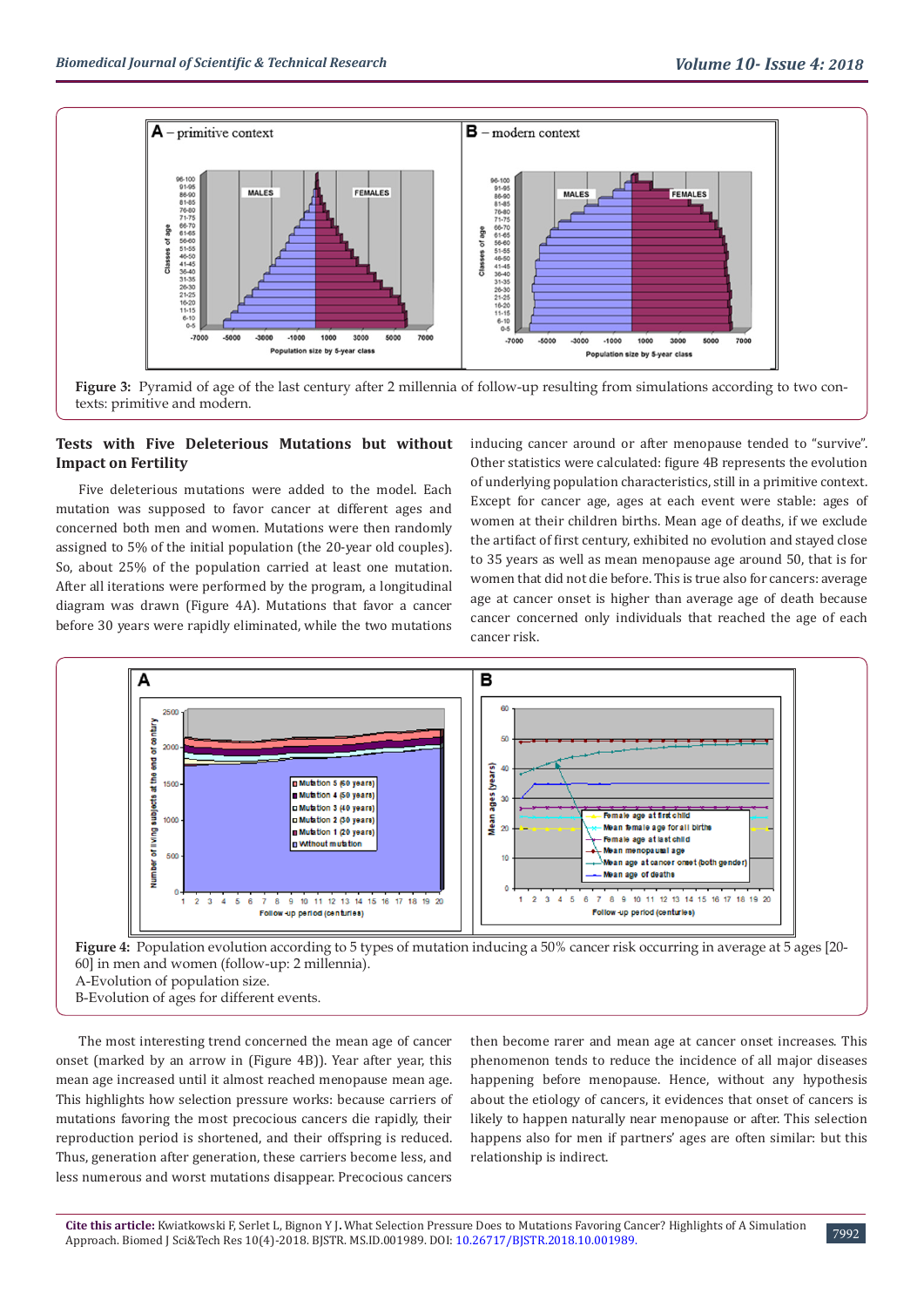# **Tests with Five Deleterious Mutations Providing a Fertility Advantage**

As concluded above, ancient mutations favoring early cancer in human should have disappeared with time. But it is not the case. Thus these mutations must have provided some evolutionary advantages. Two possibilities were tested in our simulations: they permitted to compensate for the loss of reproductive chances. The first one was a reduced miscarriage rate, and the second an earlier onset of reproduction period (i.e. by reducing first marriage age). As in (Figure 4), the two most deleterious mutations were eliminated during the first millennium, although penetrance was set at 50% (half of mutation carriers would have a cancer if they

did not die before from another cause). First difference concerned the overall size of the population which grew steadily, especially when mutated women could get pregnant one year earlier: the global increase was 11.3% for (Figure 5A) and 20.4% for (Figure 5B) versus 5.6% in figure 4 when no compensation was introduced. Interestingly, non-mutated individuals seemed to benefit as others from the reproductive advantage of slow penetrant mutations. Final proportion of mutation carriers were respectively 15.5% when the advantage was a 5% miscarriage risk reduction and 17.3% if reproduction begun one year earlier. As 3 of the 5 mutations remained at the end of the follow-up period, it suggests the proportion of mutation carriers should increase in the following millennia, especially for the latter advantage.



# **Tests With 5 Mutated Genes that May have a Synergy Together**

Results did not differ much from previous situations. The best condition for the mutations to spread was when:

**Geographic Dissemination of Synergic Deleterious Mutations**

a) They gave reproductive advantages but did not favor cancer when they were alone.

b) Cancer risk was heightened only when two or more mutations were carried by individuals.



**Figure 6:** Spontaneous geographic dissemination of 5 mutations increasing cancer risk when individuals carry more than one of them: black points and circle correspond to individual carrying no deleterious mutation. Other circles locate the centroid of mutation carriers.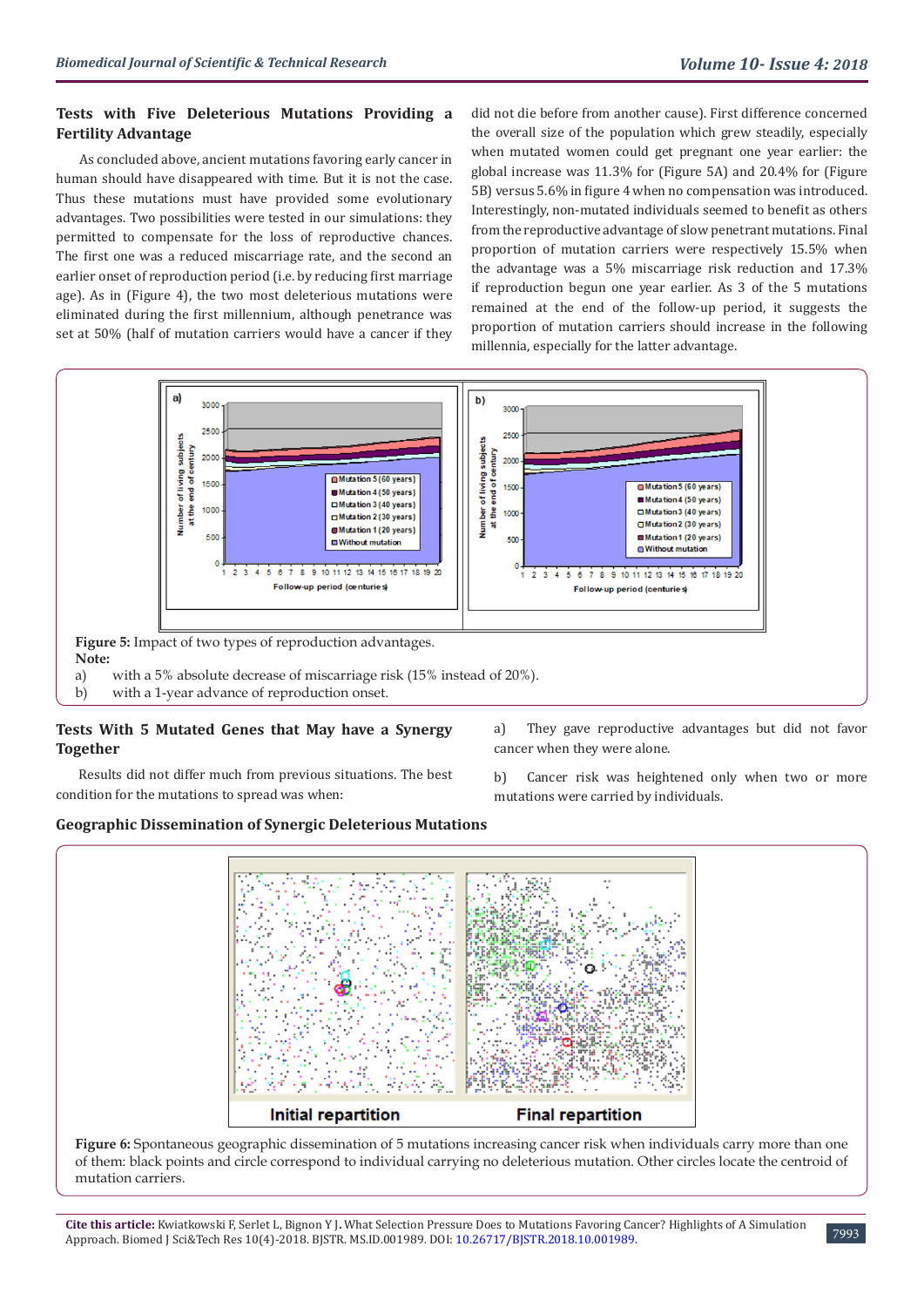When deleterious mutations do not interact, location of carriers covers the map at random. Centroids of mutation carriers remain close to the center of the map. Frequently though, the map gradually exhibits empty zones that individuals leave because of the absence of enough potential partners. Polygamy only seemed to slow down a little this evolution. When mutations have a synergic influence on cancer occurrence, populations of carriers spread significantly across the map and centroids deviate from each other (Figure 6).

# **Discussion**

Because genetic research concerning species evolution is long, difficult and expensive, it is tempting today to perform simulations to limit ground investigations. The same approach exists in other scientific fields such as astronomy and climate, and they have already brought much essential knowledge. The simulations described here in the field of oncogenetics, required a much simpler software and could be performed on a desktop computer. Calculations testing each situation lasted a few hours (at most a few days), enough to obtain stable statistics using one hundred iterations per tested condition. Larger numbers of iterations (500 and 1000) were tested without gain in accuracy and/or differences between resulting evolutions. An initial population size of 2000 persons (1000 males and 1000 females) seemed to be the minimum necessary to yield a good stability of outcomes. Although initial population contained only members of identical age (20 years), the ending pyramid of age (built using data of last century) was correctly matched with the theoretical one, whatever the context used (developed, under-developed or primitive). Finally, the type of generator of pseudo-random numbers did not alter the global performance of the modeling. The most difficult part of the modeling was to find reliable data (age pyramids) likely to fit with life conditions of our ancestors. Because modern way of life did not concern all populations on earth during the past century, it was possible to obtain good estimators of age-related survival probabilities of primitive populations. We considered other biologic parameters (fecundity, menopause…) stable since long, and assumed that they were same as now. Some hypothesis was made concerning ancient marriage habits, and when this was not relevant (for example polygamy), we chose to add parameters that could enable to test various situations.

Overall, population evolutions were compared with or without mutation carriers but under the same context conditions (fertility...). We could question if altered conditions would not yield major changes in our conclusions. Many other tests have been realized: main changes only modified the period length necessary to evidence the differences that we reported. Insignificant results were not described above in particular the impact of polygamy, despite age matching between spouses was deactivated. This could be expected because the several wives of each polygamous man were no more available for other bachelors. The fact that cancers would concern a gender rather the other one, was neither of major importance. But this could come from the preference that was computed: partners of similar ages were first sought for marriages, and because this was usually possible, spouses tended to be well age-matched. Therefore, cancers impacting exclusively males or females, although new marriages were possible, had a global identical effect on reproduction outputs.

Reproductive advantages can result from various biological parameters and because of behavioral changes: only a fertility increase was tested (by reducing the rate of miscarriages), and no other possibility was implemented since they all would end up with a similar percent increase. An earlier onset of the reproduction period was also envisaged because this has a different impact on offspring: the number of children increases mainly because parents that begin earlier reproduction escape from causes of death they are supposed to meet later. In our modeling, because menopause age was not reduced by the same advance duration, the enlargement of reproduction period could also play a role, although minor as life expectancy usually limits this advantage. Our modeling is nevertheless compatible with Bjelland's findings that evidence only a modest reduction of menopause age when menarche occurs earlier [20].

The geographic simulations brought interesting conclusions: when mutations have a synergic impact on cancer risk, they tend to diverge from each other. This reflects the disappearance along time of individuals carrying several mutations and/or polymorphisms that alone would have no effect on cancer occurrence. This is of major importance: it is possible that today, an increased incidence of cancer may be caused by the population melting. Indeed, because it is so easy to travel over long distances, inhabitants of different countries/even regions - carrying "safe" polymorphisms resulting from an environment-related selection pressure lasting for centuries - meet "again" together and exchange through their descends mutations that were and still are deleterious together. Some population study should investigate this issue to confirm or infirm this hypothesis.

Main weakness of our modeling concerned the uniformity of the context. When a "primitive" context was set at the beginning of simulations, it was alike at the end of simulations, that is after two (or more) millennia. This cannot adequately fit the two last millennia of mankind. Evidently, this suggests that mutations that could provide an evolutionary advantage in the past, may on the contrary become nocuous today as considerable changes have altered man's environment (birth control). Another weakness may come from the complexity of the genetic biology: we tested synergies between only 5 mutations without real improvement of reported results. But the relationships between the ±30 000 genes of our genome may be able to produce completely different adaptation features. The debate thus remains opened, especially for low penetrance mutations that can mix by hundred their interactions. Conclusions resulting from our simulations have been tested among a very large database of pedigrees (±9 000 families including more than 190 000 members). They have shown that mutated families had indeed more children and less miscarriages. They also use to have they first child earlier than non-mutated families. Surprisingly, this was also true when mutated members were males instead of females [19,29].

7994